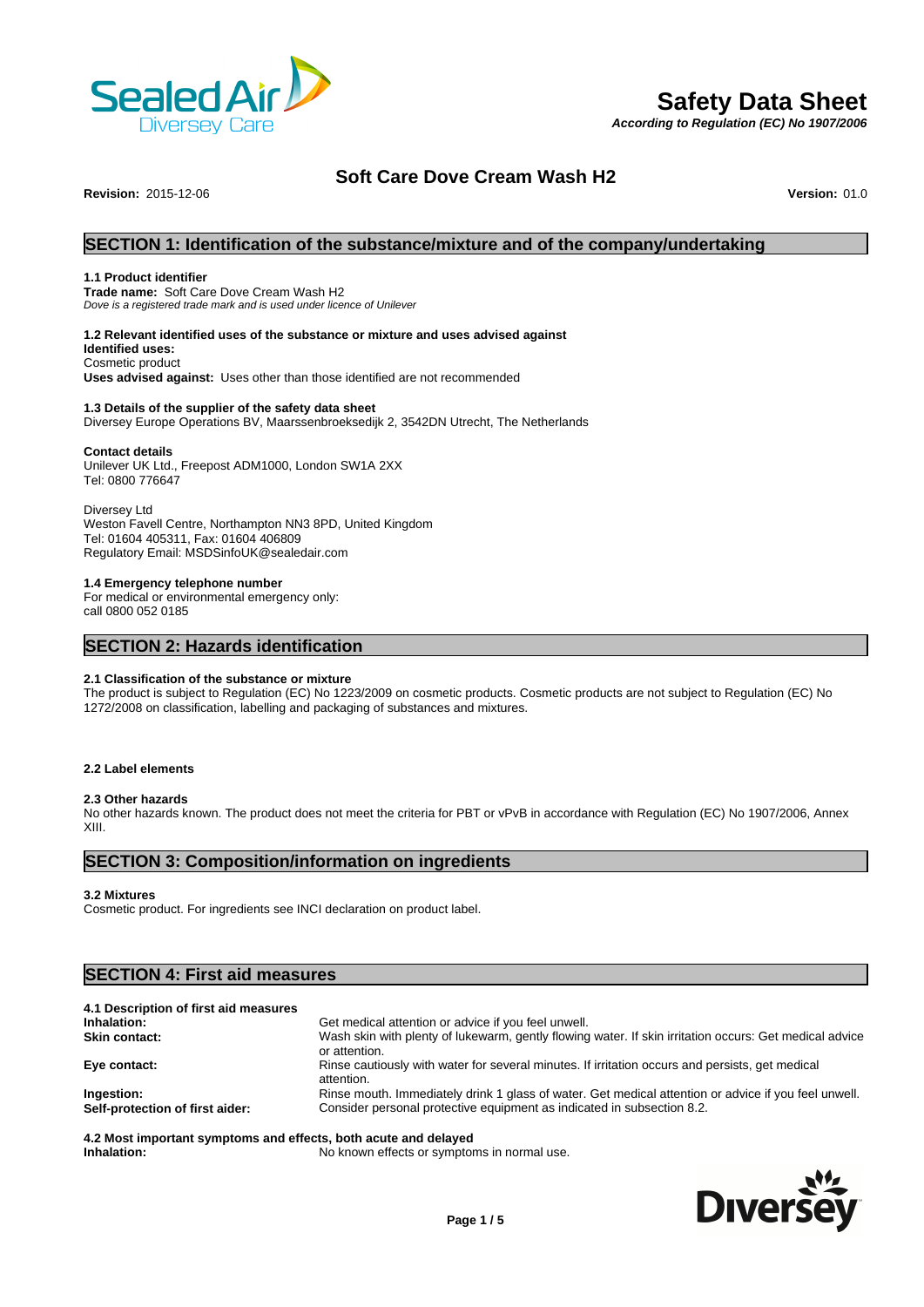| Skin contact: | No known effects or symptoms in normal use. |
|---------------|---------------------------------------------|
| Eye contact:  | No known effects or symptoms in normal use. |
| Ingestion:    | No known effects or symptoms in normal use. |

#### **4.3 Indication of any immediate medical attention and special treatment needed**

No information available on clinical testing and medical monitoring. Specific toxicological information on substances, if available, can be found in section 11.

# **SECTION 5: Firefighting measures**

#### **5.1 Extinguishing media**

Carbon dioxide. Dry powder. Water spray jet. Fight larger fires with water spray jet or alcohol-resistant foam.

#### **5.2 Special hazards arising from the substance or mixture**

No special hazards known.

#### **5.3 Advice for firefighters**

As in any fire, wear self contained breathing apparatus and suitable protective clothing including gloves and eye/face protection.

# **SECTION 6: Accidental release measures**

#### **6.1 Personal precautions, protective equipment and emergency procedures**

No special measures required.

#### **6.2 Environmental precautions**

Do not allow to enter drainage system, surface or ground water. Dilute with plenty of water.

#### **6.3 Methods and material for containment and cleaning up**

Absorb with liquid-binding material (sand, diatomite, universal binders, sawdust).

#### **6.4 Reference to other sections**

For personal protective equipment see subsection 8.2. For disposal considerations see section 13.

# **SECTION 7: Handling and storage**

#### **7.1 Precautions for safe handling**

**Measures to prevent fire and explosions:** No special precautions required.

**Measures required to protect the environment:** For environmental exposure controls see subsection 8.2.

# **Advices on general occupational hygiene:**

Handle in accordance with good industrial hygiene and safety practice. Do not mix with other products unless adviced by Sealed Air.

#### **7.2 Conditions for safe storage, including any incompatibilities**

Store in accordance with local and national regulations. Keep only in original container. For conditions to avoid see subsection 10.4. For incompatible materials see subsection 10.5.

#### **7.3 Specific end use(s)**

No specific advice for end use available.

# **SECTION 8: Exposure controls/personal protection**

#### **8.1 Control parameters**

#### **8.2 Exposure controls**

*The following information applies for the uses indicated in subsection 1.2 of the Safety Data Sheet. If available, please refer to the product information sheet for application and handling instructions.*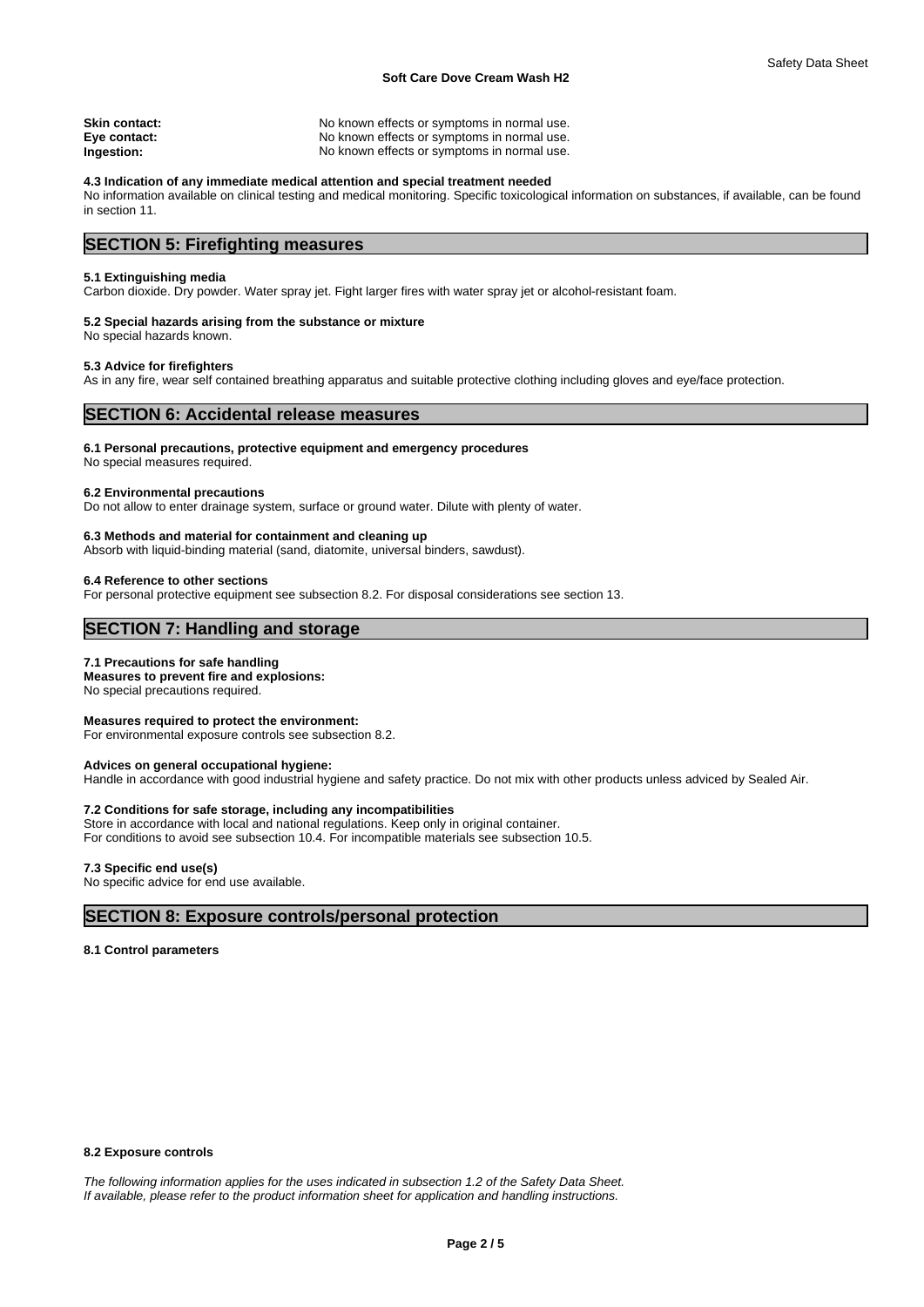*Normal use conditions are assumed for this section.*

*Recommended safety measures for handling the undiluted product:*

| Appropriate engineering controls:<br>Appropriate organisational controls: | No special requirements under normal use conditions.<br>No special requirements under normal use conditions. |
|---------------------------------------------------------------------------|--------------------------------------------------------------------------------------------------------------|
| Personal protective equipment                                             |                                                                                                              |
| Eye / face protection:                                                    | No special requirements under normal use conditions.                                                         |
| Hand protection:                                                          | Not applicable.                                                                                              |
| <b>Body protection:</b>                                                   | No special requirements under normal use conditions.                                                         |
| <b>Respiratory protection:</b>                                            | No special requirements under normal use conditions.                                                         |
| <b>Environmental exposure controls:</b>                                   | No special requirements under normal use conditions.                                                         |

# **SECTION 9: Physical and chemical properties**

**9.1 Information on basic physical and chemical properties Information in this section refers to the product, unless it is specifically stated that substance data is listed**

**Physical State: Liquid Colour:** Opaque, White **Odour:** Slightly perfumed **Odour threshold:** Not applicable  $pH: ~ 5$  (neat) **Melting point/freezing point (°C):** Not determined **Initial boiling point and boiling range (°C):** Not determined

**Flash point (°C):** Not applicable. **Sustained combustion:** Not applicable. **Evaporation rate:** Not determined **Flammability (solid, gas):** Not determined **Upper/lower flammability limit (%):** Not determined

**Vapour pressure:** Not determined

**Solubility in / Miscibility with Water:** Fully miscible **Vapour density:** Not determined Relative density: 1.04 g/cm<sup>3</sup> (20 °C)

**Decomposition temperature:** Not applicable. **Autoignition temperature:** Not determined **Viscosity:**  $\approx$  2600 mPa.s (20 °C) **Explosive properties:** Not explosive. **Oxidising properties:** Not oxidising

**9.2 Other information Surface tension (N/m):** Not determined **Corrosion to metals:** Not corrosive

# **SECTION 10: Stability and reactivity**

# **10.1 Reactivity**

No reactivity hazards known under normal storage and use conditions.

#### **10.2 Chemical stability**

Stable under normal storage and use conditions.

#### **10.3 Possibility of hazardous reactions**

No hazardous reactions known under normal storage and use conditions.

**10.4 Conditions to avoid**

**Method / remark**

**Method / remark**

**Method / remark**

**Method / remark**

**Method / remark**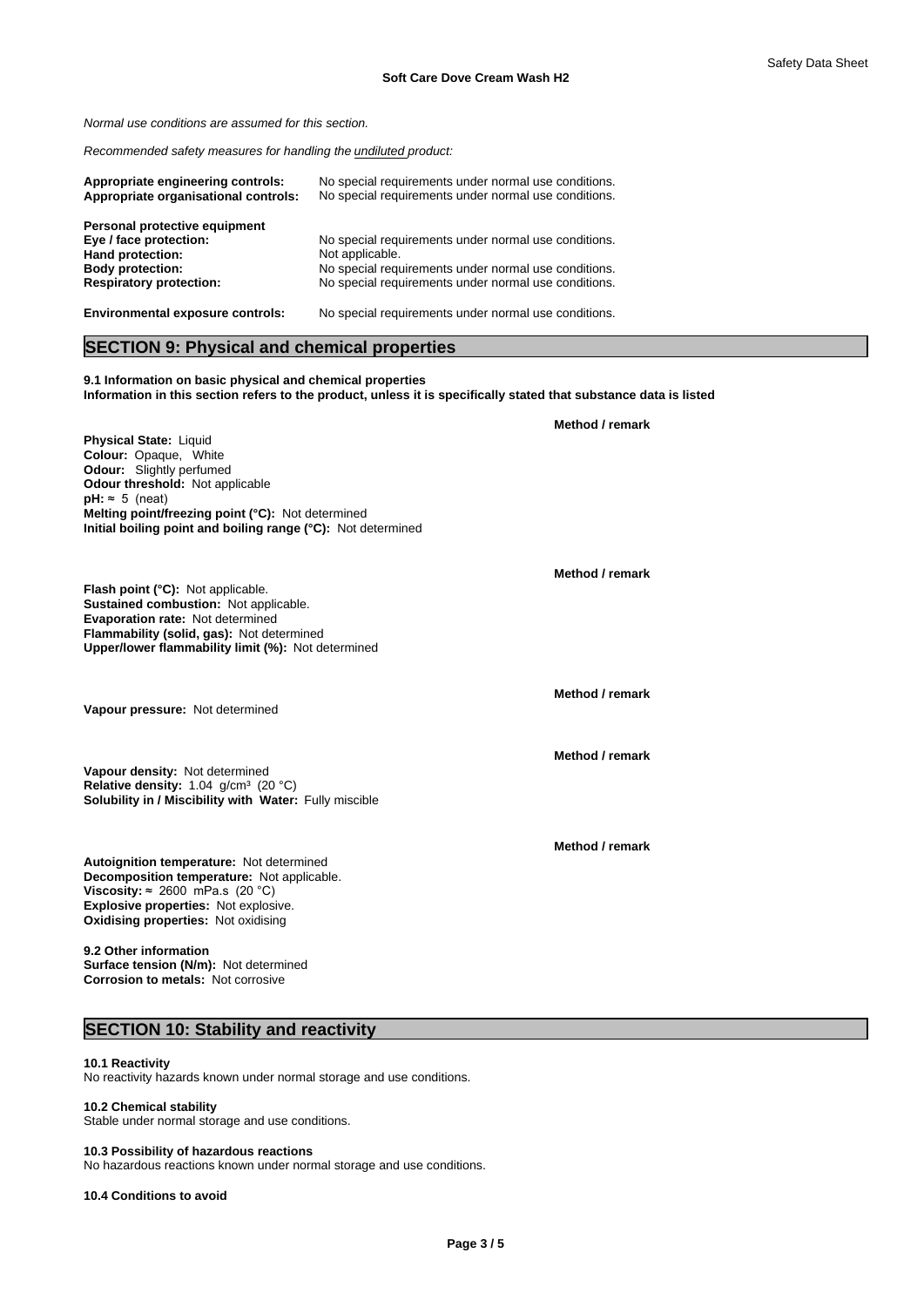None known under normal storage and use conditions.

#### **10.5 Incompatible materials**

None known under normal use conditions.

#### **10.6 Hazardous decomposition products**

None known under normal storage and use conditions.

# **SECTION 11: Toxicological information**

# **11.1 Information on toxicological effects**

This document does therefore not necessarily comply with the requirements on safety data sheets This product does not legally require a safety data sheet

#### **Relevant calculated ATE(s):**

**Potential adverse health effects and symptoms**

Effects and symptoms related to the product, if any, are listed in subsection 4.2.

# **SECTION 12: Ecological information**

### **12.1 Toxicity**

This document does therefore not necessarily comply with the requirements on safety data sheets. This product does not legally require a safety data sheet.

**12.2 Persistence and degradability**

# **12.3 Bioaccumulative potential**

**12.4 Mobility in soil**